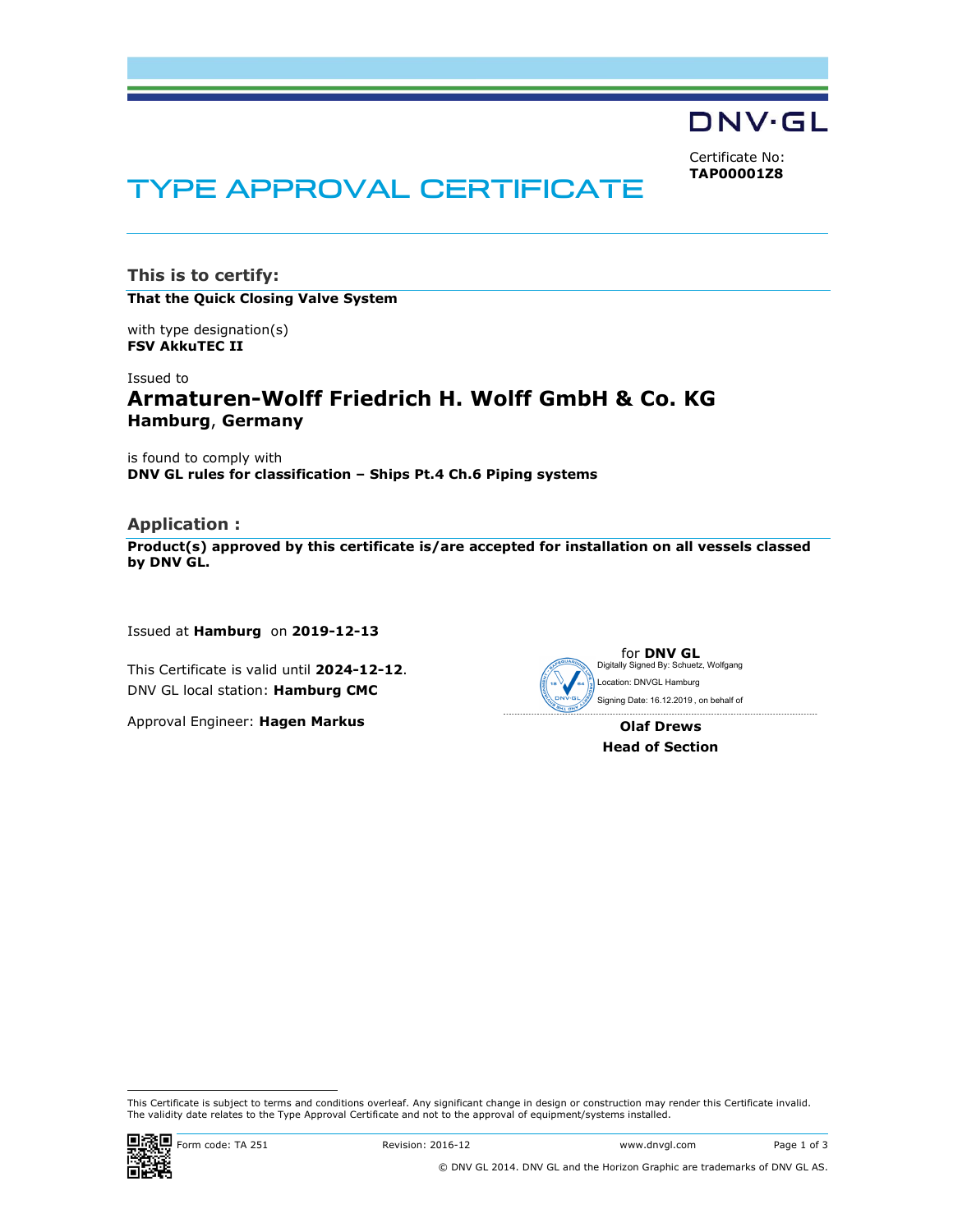Job Id: 262.1-030169-1 Certificate No: TAP00001Z8

# Product description

The quick closing valve system of type FSV AkkuTEC II consist of a control cabinet and quick closing valves provided with spring loaded actuators released by one or two solenoids. Design of the quick closing valves according to type approval certificate TAP00001Z7.

#### Technical Data Control cabinet

| Power supply (primary)                       | 115 - 230V AC, 50/60 Hz                        |
|----------------------------------------------|------------------------------------------------|
| UPS device AkkuTEC                           | Battery buffered - 24V                         |
| Power supply (back-up)                       | 24V DC                                         |
| Monitoring unit                              | LOGO! 24 RC with potential free alarm contacts |
| Rotary control switches with indicator light | 1…n                                            |

#### Solenoids

| Operation mode        | closed-circuit principle, 100% ED |
|-----------------------|-----------------------------------|
| Power supply          | 24V DC                            |
| Electrical connection | connector GDM3011, Pq11, IP 65    |
| Cable                 | 3-wire (DNV GL type approved)     |

# Application/Limitation

For the design of the quick closing valve system such as grouping of valves or providing of double solenoids valve actuators as well as the installation of the quick closing system the instruction "Operating Instruction Electric Quick-Closing valve system, AN 7.4-13" is to be observed. Regarding Quick-Closing valves the instruction "Operation Manual FSV, FSÖV, SSVF, AN 7.4-4".

Ambient temperature range: 0°C up to 55°C. Maximum media temperature: 140°C

For ambient temperatures well above 55°C and media temperatures above 70°C additional cooling for the control cabinet respectively insulation of the valves solenoids is to be provided.

For application of the FSV AkkuTECII the requirements of flag state administration may have to be observed.

#### Type Approval documentation Actual certificate TAP00001Z8 **Drawings**

| 33474004 S 1 f | Control cabinet for 4 electrical actuators (door closed)                |
|----------------|-------------------------------------------------------------------------|
| 33474004 S 2 f | Control cabinet for 4 electrical actuators (door opened) and parts list |
| 33474004 S 3 f | Parts list (associated with 33474004 S-1f and 33474004 S 2 f)           |
| FSV AkkuTec II | Wiring diagram "Schalteinheit elektrisch für FSV mit Sammelstörung",    |
|                | 2008-04-14                                                              |

- "Operating Instruction Electric Quick-Closing valve system, AN 7.4-13", Version 6.

- DNVGL Assessment report of production place Hamburg, 2019-09-11